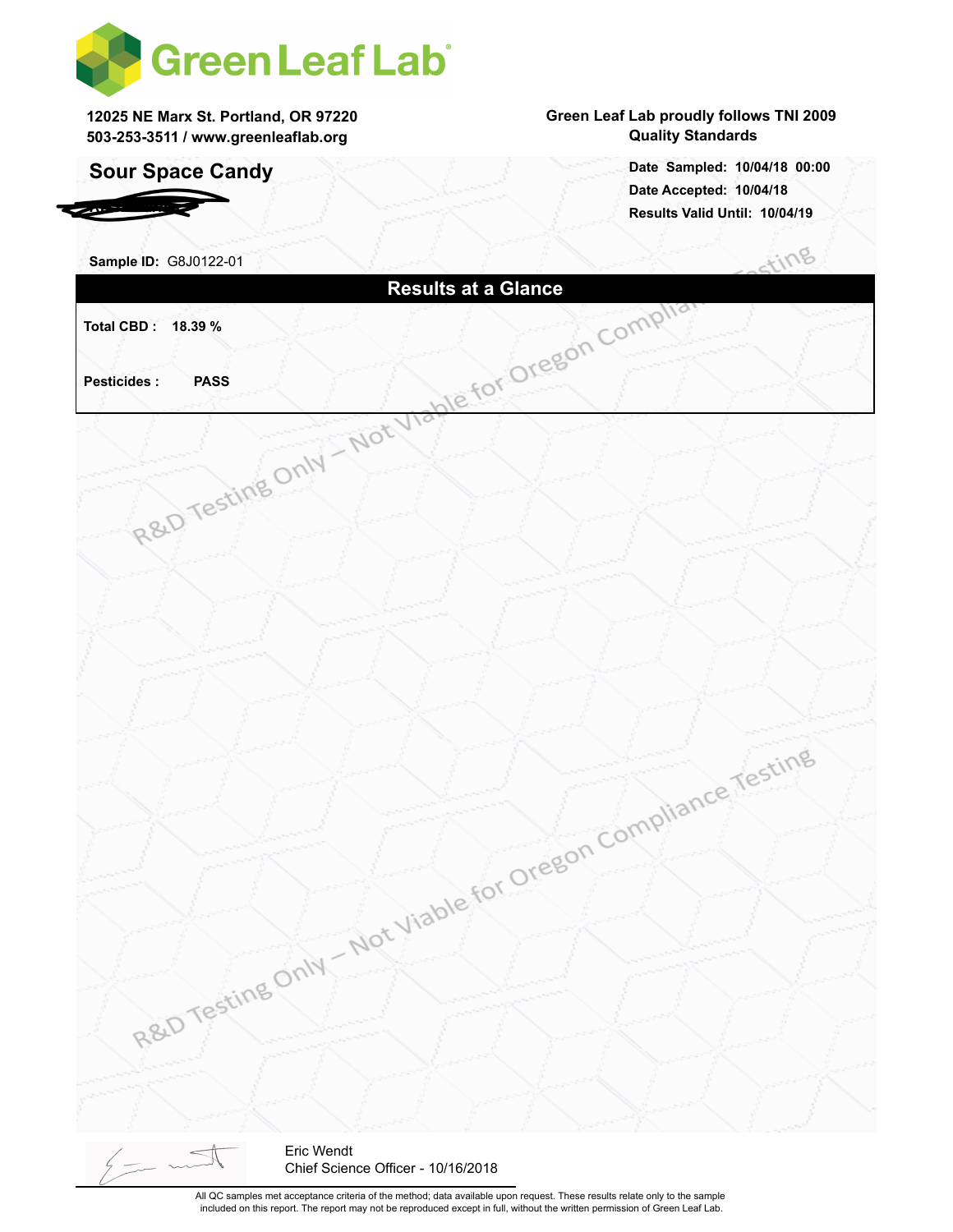

**12025 NE Marx St. Portland, OR 97220 503-253-3511 / www.greenleaflab.org**

### **Sour Space Candy**

*RDSP Farms*

# **Official Cannalysis Report**

**License#: 10029074C70**

**Green Leaf Lab proudly follows TNI 2009 Quality Standards**

> **Date Accepted: 10/04/18 Results Valid Until: 10/04/19 Date Sampled: 10/04/18 00:00**

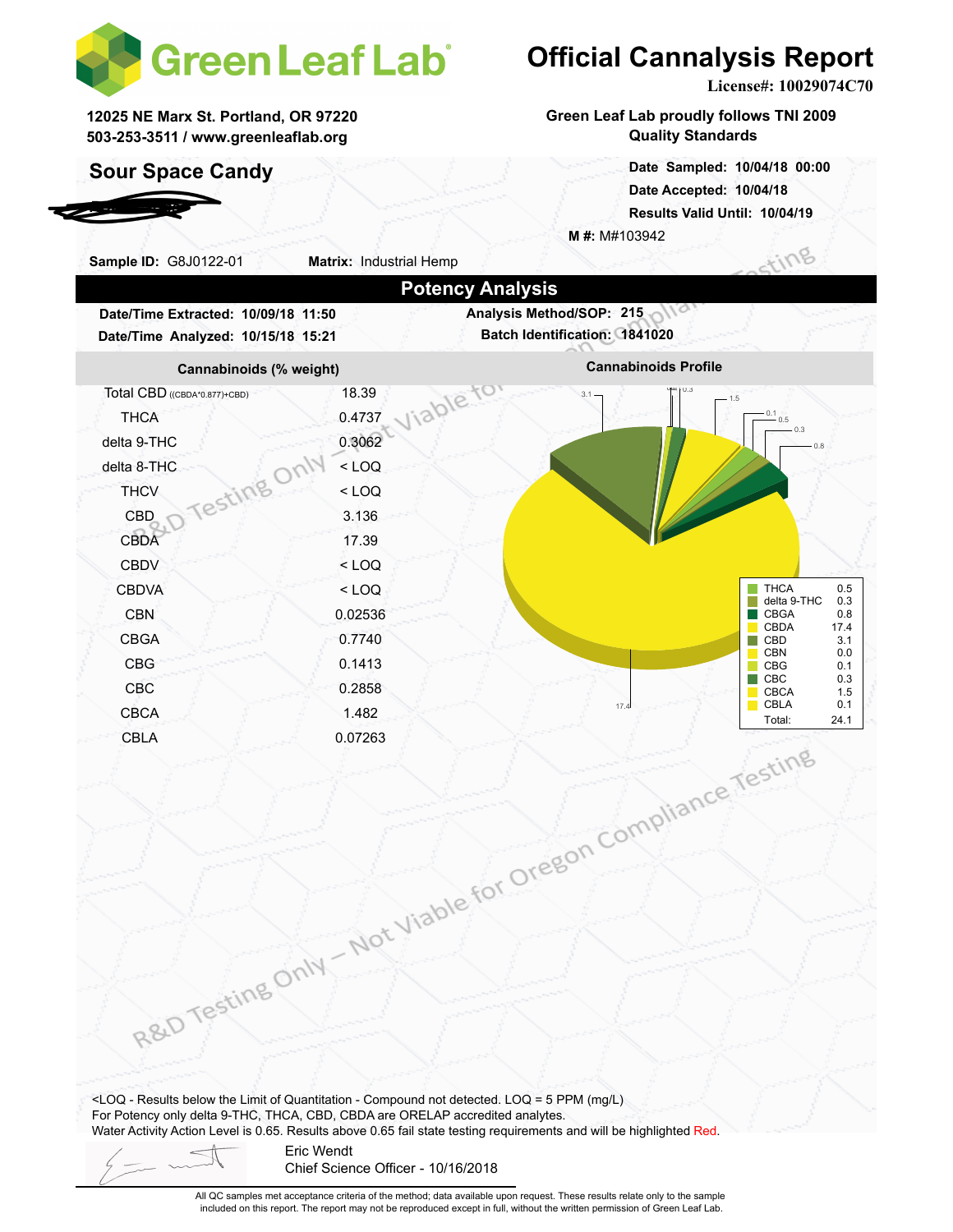

**Matrix:** Industrial Hemp

**12025 NE Marx St. Portland, OR 97220 503-253-3511 / www.greenleaflab.org**

### **Sour Space Candy**

**Sample ID:** G8J0122-01

*RDSP Farms*

## **Official Cannalysis Report**

**License#: 10029074C70**

sting

**Green Leaf Lab proudly follows TNI 2009 Quality Standards**

> **Date Sampled: 10/04/18 00:00 Date Accepted: 10/04/18 Results Valid Until: 10/04/19**

**M #:** M#103942

| Date/Time GC Analyzed: 10/10/18 20:12<br>Date/Time Extracted: 10/10/18 10:37<br>Date/Time LC Analyzed: 10/10/18 17:51<br>Analysis Method/SOP: 203 |               |                     |            |                                              |  |  |  |  |
|---------------------------------------------------------------------------------------------------------------------------------------------------|---------------|---------------------|------------|----------------------------------------------|--|--|--|--|
| Batch Identification: 1841031                                                                                                                     |               |                     |            |                                              |  |  |  |  |
| Analyte                                                                                                                                           | <b>Result</b> | <b>Action Level</b> | <b>LOQ</b> | <b>Type</b>                                  |  |  |  |  |
| Abamectin                                                                                                                                         | $<$ LOQ       | 0.5                 | 0.04       | Insecticide and anthelmintic                 |  |  |  |  |
| Acephate                                                                                                                                          | $<$ LOQ       | 0.4<br>JOB          | 0.04       | Organophosphate insecticide                  |  |  |  |  |
| Acequinocyl                                                                                                                                       | $<$ LOQ       | $\overline{2}$      | 0.04       | Acaracide                                    |  |  |  |  |
| Acetamiprid                                                                                                                                       | $<$ LOQ       | 0.2                 | 0.04       | Neonicotinoid instecticide                   |  |  |  |  |
| Aldicarb                                                                                                                                          | $<$ LOQ       | 0.4                 | 0.04       | Carbamate insecticide                        |  |  |  |  |
| Testin<br>Azoxystrobin                                                                                                                            | $<$ LOQ       | 0.2                 | 0.04       | Qol fungicide                                |  |  |  |  |
| <b>Bifenazate</b>                                                                                                                                 | $<$ LOQ       | 0.2                 | 0.04       | Insecticide and miticide                     |  |  |  |  |
| Bifenthrin                                                                                                                                        | $<$ LOQ       | 0.2                 | 0.04       | Pyrethroid insecticide and acaricide         |  |  |  |  |
| <b>Boscalid</b>                                                                                                                                   | $<$ LOQ       | 0.4                 | 0.04       | Carboxamide fungicide                        |  |  |  |  |
| Carbaryl                                                                                                                                          | $<$ LOQ       | 0.2                 | 0.04       | Carbamate insecticide                        |  |  |  |  |
| Carbofuran                                                                                                                                        | $<$ LOQ       | 0.2                 | 0.04       | Carbamate insecticide                        |  |  |  |  |
| Chlorantraniliprole                                                                                                                               | $<$ LOQ       | 0.2                 | 0.04       | Anthranilic diamide insecticide              |  |  |  |  |
| Chlorfenapyr                                                                                                                                      | $<$ LOQ       | 1                   | 0.04       | Pyrazole insecticide, acaricide and miticide |  |  |  |  |
| Chlorpyrifos                                                                                                                                      | $<$ LOQ       | 0.2                 | 0.04       | Organophosphate insecticide                  |  |  |  |  |
| Clofentezine                                                                                                                                      | $<$ LOQ       | 0.2                 | 0.04       | Ovicidal tetrazine acaricide                 |  |  |  |  |
| Cyfluthrin                                                                                                                                        | $<$ LOQ       |                     | 0.04       | Pyrethroid insecticide                       |  |  |  |  |
| Cypermethrin                                                                                                                                      | $<$ LOQ       | 1                   | 0.04       | Pyrethroid insecticide                       |  |  |  |  |
| Daminozide                                                                                                                                        | $<$ LOQ       | 1                   | 0.04       | Plant growth regulator                       |  |  |  |  |
| DDVP (Dichlorvos)                                                                                                                                 | $<$ LOQ       | 1                   | 0.04       | Organophosphate insecticide                  |  |  |  |  |
| Diazinon                                                                                                                                          | $<$ LOQ       | 0.2                 | 0.04       | Organophosphate insecticide                  |  |  |  |  |
| Dimethoate                                                                                                                                        | $<$ LOQ       | 0.2                 | 0.04       | Organophosphate insecticide                  |  |  |  |  |
| Ethoprophos                                                                                                                                       | $<$ LOQ       | 0.2                 | 0.04       | Organophosphate insecticide, nematocide      |  |  |  |  |
| Etofenprox                                                                                                                                        | $<$ LOQ       | 0.4                 | 0.04       | Pyrethroid insecticide                       |  |  |  |  |
| Etoxazole                                                                                                                                         | $<$ LOQ       |                     | 0.04       | Diphenyl oxazoline acaricide                 |  |  |  |  |
| Fenoxycarb                                                                                                                                        | $<$ LOQ       |                     | 0.04       | Carbamate insecticide                        |  |  |  |  |
| Fenpyroximate                                                                                                                                     | $<$ LOQ       | blable fo           | 0.04       | Pyrazolium insecticide and acaricide         |  |  |  |  |
| Fipronil                                                                                                                                          | $<$ LOQ       | Not<br>0.4          | 0.04       | Pyrazole insecticide                         |  |  |  |  |
| Flonicamid                                                                                                                                        | $<$ LOQ       | 1                   | 0.04       | Pyridinecarboxamide insecticide              |  |  |  |  |
|                                                                                                                                                   | $<$ LOQ       | 0.4                 | 0.04       | Phenylpyrrole fungicide                      |  |  |  |  |
| Juliazox<br>Imazalil R&D Testing                                                                                                                  | $<$ LOQ       | 1                   | 0.04       | Carboxamide acaricide                        |  |  |  |  |
|                                                                                                                                                   | $<$ LOQ       | 0.2                 | 0.04       | Azole fungicide                              |  |  |  |  |
| Imidacloprid                                                                                                                                      | $<$ LOQ       | 0.4                 | 0.04       | Neonicotinoid insectide                      |  |  |  |  |
| Kresoxim-methyl                                                                                                                                   | $<$ LOQ       | 0.4                 | 0.04       | Strobilurin fungicide and bactericide        |  |  |  |  |
| Malathion                                                                                                                                         | $<$ LOQ       | 0.2                 | 0.04       | Organophosphate insecticide and acaricide    |  |  |  |  |
| Metalaxyl                                                                                                                                         | $<$ LOQ       | 0.2                 | 0.04       | Phenylamide fungicide                        |  |  |  |  |

Chief Science Officer - 10/16/2018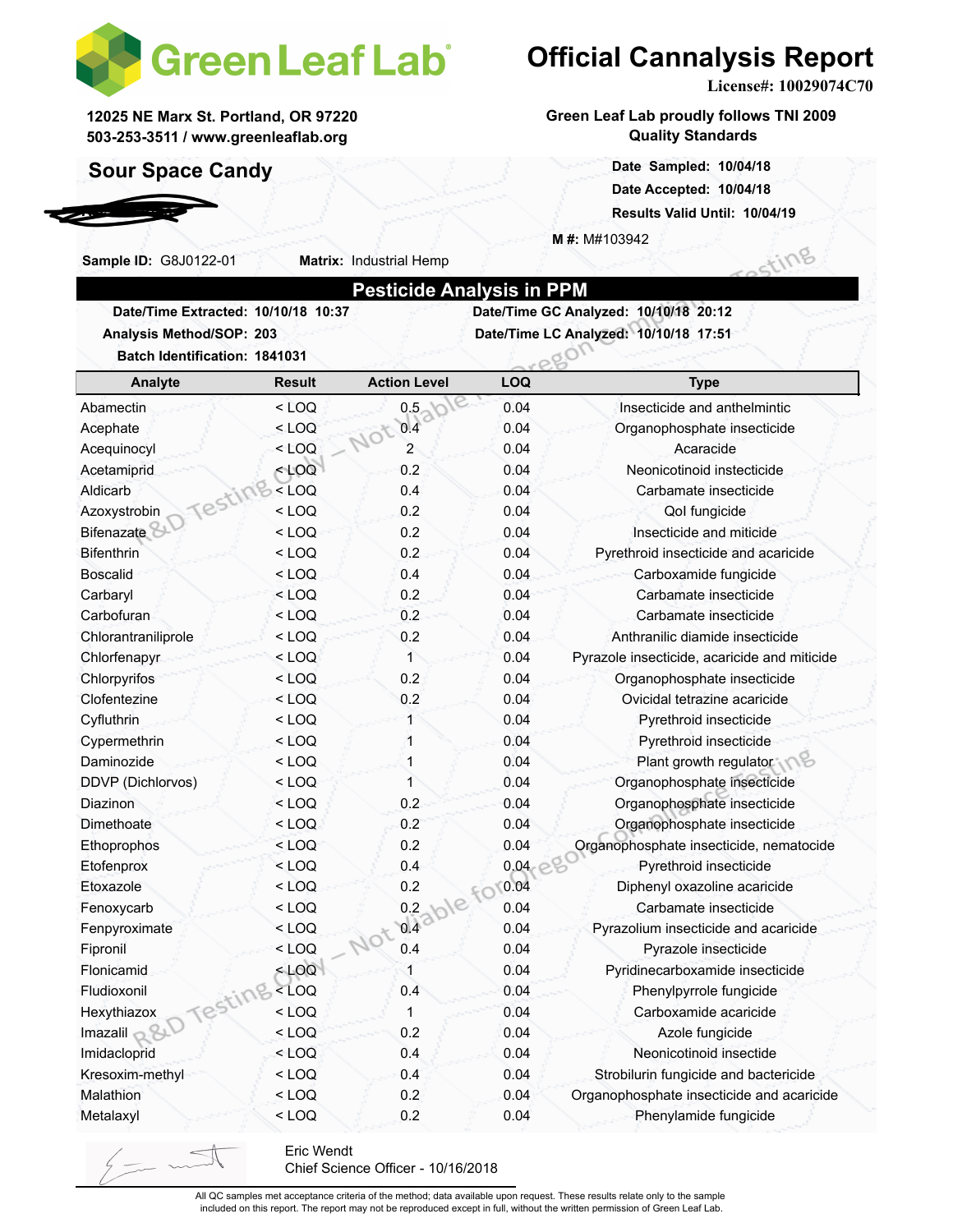

**Matrix:** Industrial Hemp

**12025 NE Marx St. Portland, OR 97220 503-253-3511 / www.greenleaflab.org**

### **Sour Space Candy**

**Sample ID:** G8J0122-01

*RDSP Farms*

# **Official Cannalysis Report**

**License#: 10029074C70**

sting

Type text here

**Green Leaf Lab proudly follows TNI 2009 Quality Standards**

> **Date Sampled: 10/04/18 00:00 Date Accepted: 10/04/18 Results Valid Until: 10/04/19**

**M #:** M#103942

| Analysis Method/SOP: 203                        |                    |                                       | Date/Time LC Analyzed: 10/10/18 17:51 |                                                                                           |  |  |
|-------------------------------------------------|--------------------|---------------------------------------|---------------------------------------|-------------------------------------------------------------------------------------------|--|--|
| <b>Batch Identification: 1841031</b><br>Analyte | <b>Result</b>      | <b>Action Level</b>                   | LOQ                                   | <b>Type</b>                                                                               |  |  |
| Methiocarb                                      | $<$ LOQ            | 0.2                                   | 0.04                                  | Carbamate insecticide                                                                     |  |  |
| Methomyl                                        | $<$ LOQ            | 0.4                                   | 0.04                                  |                                                                                           |  |  |
| Methyl parathion                                | $<$ LOQ            | 506<br>0.2                            | 0.04                                  | Carbamate insecticide<br>Organophosphate insecticide                                      |  |  |
| <b>MGK-264</b>                                  | $<$ LOQ            | 0.2                                   | 0.04                                  | Synergist                                                                                 |  |  |
|                                                 | $<$ LOQ            | 0.2                                   | 0.04                                  | Triazole fungicide                                                                        |  |  |
|                                                 | $<$ LOQ            | 0.5                                   | 0.04                                  | Organophosphate insecticide and acaricide                                                 |  |  |
|                                                 | $<$ LOQ            | 1                                     | 0.04                                  | Organophosphate insecticide, nematocide                                                   |  |  |
| Oxamyl R&D Testing<br>Paclobutrazol             | $<$ LOQ            | 0.4                                   | 0.04                                  | Triazole fungicide and plant growth regulator                                             |  |  |
|                                                 |                    | 0.2                                   | 0.04                                  | Pyrethroid insecticide                                                                    |  |  |
| Permethrins                                     | $<$ LOQ            | 0.2                                   |                                       |                                                                                           |  |  |
| Phosmet<br>Piperonyl butoxide                   | $<$ LOQ<br>$<$ LOQ | $\overline{2}$                        | 0.04<br>0.1                           | Organophosphate insecticide and acaricide<br>Synergist                                    |  |  |
| Prallethrin                                     | $<$ LOQ            | 0.2                                   | 0.04                                  | Synthetic pyrethroid insecticide                                                          |  |  |
|                                                 |                    | 0.4                                   | 0.04                                  | Triazole fungicide                                                                        |  |  |
| Propiconazole                                   | $<$ LOQ<br>$<$ LOQ | 0.2                                   | 0.04                                  | Carbamate insecticide and acaricide                                                       |  |  |
| Propoxur<br>Pyrethrins                          | $<$ LOQ            | 1                                     | 0.1                                   | Pyrethroid insecticide                                                                    |  |  |
|                                                 |                    | 0.2                                   | 0.04                                  |                                                                                           |  |  |
| Pyridaben                                       | $<$ LOQ            | 0.2                                   | 0.04                                  | Pyridazinone insecticide and acaricide                                                    |  |  |
| Spinosad                                        | $<$ LOQ            | 0.2                                   | 0.04                                  | Spinosyn insecticide                                                                      |  |  |
| Spiromesifen                                    | $<$ LOQ            | 0.2                                   | 0.04                                  | Keto-enol insecticide<br>Keto-enol insecticide                                            |  |  |
| Spirotetramat                                   | $<$ LOQ            |                                       |                                       |                                                                                           |  |  |
| Spiroxamine                                     | $<$ LOQ            | 0.4                                   | 0.04                                  | Morpholine fungicide                                                                      |  |  |
| Tebuconazole                                    | $<$ LOQ<br>$<$ LOQ | 0.4<br>0.2                            | 0.04                                  | Triazole fungicide and plant growth regulator<br>Neonicotinoid insectide and molluscicide |  |  |
| Thiacloprid<br>Thiamethoxam                     |                    |                                       | 0.04                                  | Neonicotinoid insectide                                                                   |  |  |
|                                                 |                    |                                       |                                       |                                                                                           |  |  |
| Trifloxystrobin                                 |                    |                                       |                                       | Strobilurin fungicide                                                                     |  |  |
|                                                 |                    |                                       |                                       |                                                                                           |  |  |
|                                                 |                    | R&D Testing Only - Not Viable for0.04 |                                       |                                                                                           |  |  |
|                                                 |                    |                                       |                                       |                                                                                           |  |  |
|                                                 |                    |                                       |                                       |                                                                                           |  |  |
|                                                 |                    |                                       |                                       |                                                                                           |  |  |
|                                                 |                    |                                       |                                       |                                                                                           |  |  |

<LOQ - Results below the Limit of Quantitation - Compound not detected Results above the Action Level fail state testing requirements and will be highlighted Red.

> Eric Wendt Chief Science Officer - 10/16/2018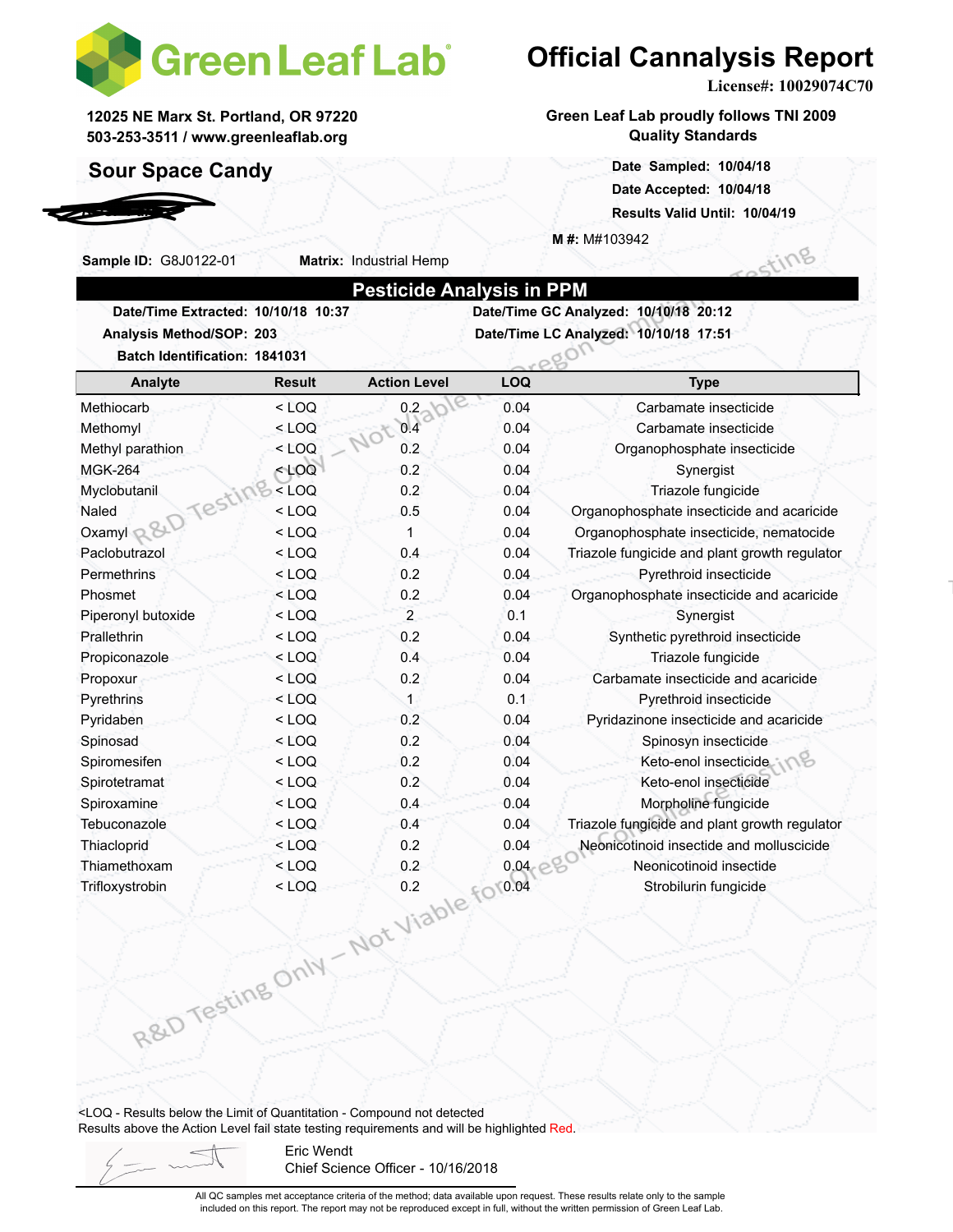

**License#: 10029074C70**

**12025 NE Marx St. Portland, OR 97220 503-253-3511 / www.greenleaflab.org**

**Green Leaf Lab proudly follows TNI 2009 Quality Standards**

## **Quality Control**

**Potency**

#### *Batch: 1841020 - 215-Useable*

| Blank(1841020-BLK1) |            |          |              |                  |                  |                |                |
|---------------------|------------|----------|--------------|------------------|------------------|----------------|----------------|
| Analyte             | Result     | LOQ      | <b>Units</b> | %Recovery Limits | <b>Extracted</b> | Analyzed       |                |
| <b>THCA</b>         | $<$ LOQ    | 0.1124   | $\%$         |                  | 10/09/18 11:50   | 10/09/18 17:09 |                |
| delta 9-THC         | $<$ LOQ    | 0.1124   | $\%$         |                  | 10/09/18 11:50   | 10/09/18 17:09 |                |
| delta 8-THC         | $<$ LOQ    | 0.1124   | $\%$         |                  | 10/09/18 11:50   | 10/09/18 17:09 | Type text here |
| <b>THCV</b>         | $<$ LOQ    | 0.1124   | $\%$         |                  | 10/09/18 11:50   | 10/09/18 17:09 |                |
| CBD                 | $<$ LOQ    | 0.1124   | $\%$         |                  | 10/09/18 11:50   | 10/09/18 17:09 |                |
| CBDA                | $<$ LOQ    | 0.1124   | $\%$         |                  | 10/09/18 11:50   | 10/09/18 17:09 |                |
| <b>CBDV</b>         | $<$ LOQ    | 0.1124   | $\%$         |                  | 10/09/18 11:50   | 10/09/18 17:09 |                |
| <b>CBDVA</b>        | $<$ LOQ    | 0.1124   | $\%$         |                  | 10/09/18 11:50   | 10/09/18 17:09 |                |
| <b>CBN</b>          | $<$ LOQ    | 0.1124   | $\%$         |                  | 10/09/18 11:50   | 10/09/18 17:09 |                |
| CBG                 | $<$ LOQ    | 0.1124   | $\%$         |                  | 10/09/18 11:50   | 10/09/18 17:09 |                |
| CBGA                | $<$ LOQ    | 0.1124   | $\%$         |                  | 10/09/18 11:50   | 10/09/18 17:09 |                |
| CBC                 | $<$ LOQ    | 0.1124   | $\%$         |                  | 10/09/18 11:50   | 10/09/18 17:09 |                |
| CBCA                | $<$ LOQ    | 0.1124   | $\%$         |                  | 10/09/18 11:50   | 10/09/18 17:09 |                |
| <b>CBLA</b>         | $<$ LOQ    | 0.1124   | $\%$         |                  | 10/09/18 11:50   | 10/09/18 17:09 |                |
| LCS(1841020-BS1)    |            |          |              |                  |                  |                |                |
| Analyte             | % Recovery | LOQ      | <b>Units</b> | %Recovery Limits | <b>Extracted</b> | Analyzed       |                |
| <b>THCA</b>         | 101        | 0.005350 | $\%$         | 80-120           | 10/09/18 11:50   | 10/09/18 17:20 |                |
| delta 9-THC         | 94.6       | 0.005350 | $\%$         | 80-120           | 10/09/18 11:50   | 10/09/18 17:20 |                |
| CBD                 | 97.4       | 0.005350 | $\%$         | 80-120           | 10/09/18 11:50   | 10/09/18 17:20 |                |
| <b>CBDA</b>         | 94.6       | 0.005350 | $\%$         | 80-120           | 10/09/18 11:50   | 10/09/18 17:20 |                |
| LCS(1841020-BS2)    |            |          |              |                  |                  |                |                |
| Analyte             | % Recovery | LOQ      | <b>Units</b> | %Recovery Limits | <b>Extracted</b> | Analyzed       |                |
| <b>THCA</b>         | 97.9       | 0.001536 | $\%$         | 80-120           | 10/09/18 11:50   | 10/09/18 17:32 |                |
| delta 9-THC         | 94.8       | 0.001536 | $\%$         | 80-120           | 10/09/18 11:50   | 10/09/18 17:32 |                |
| CBD                 | 96.2       | 0.001536 | $\%$         | 80-120           | 10/09/18 11:50   | 10/09/18 17:32 |                |
| CBDA                | 94.8       | 0.001536 | %            | 80-120           | 10/09/18 11:50   | 10/09/18 17:32 |                |

 $\frac{1}{2}$   $\frac{1}{2}$   $\sim$ 

Eric Wendt Chief Science Officer - 10/16/2018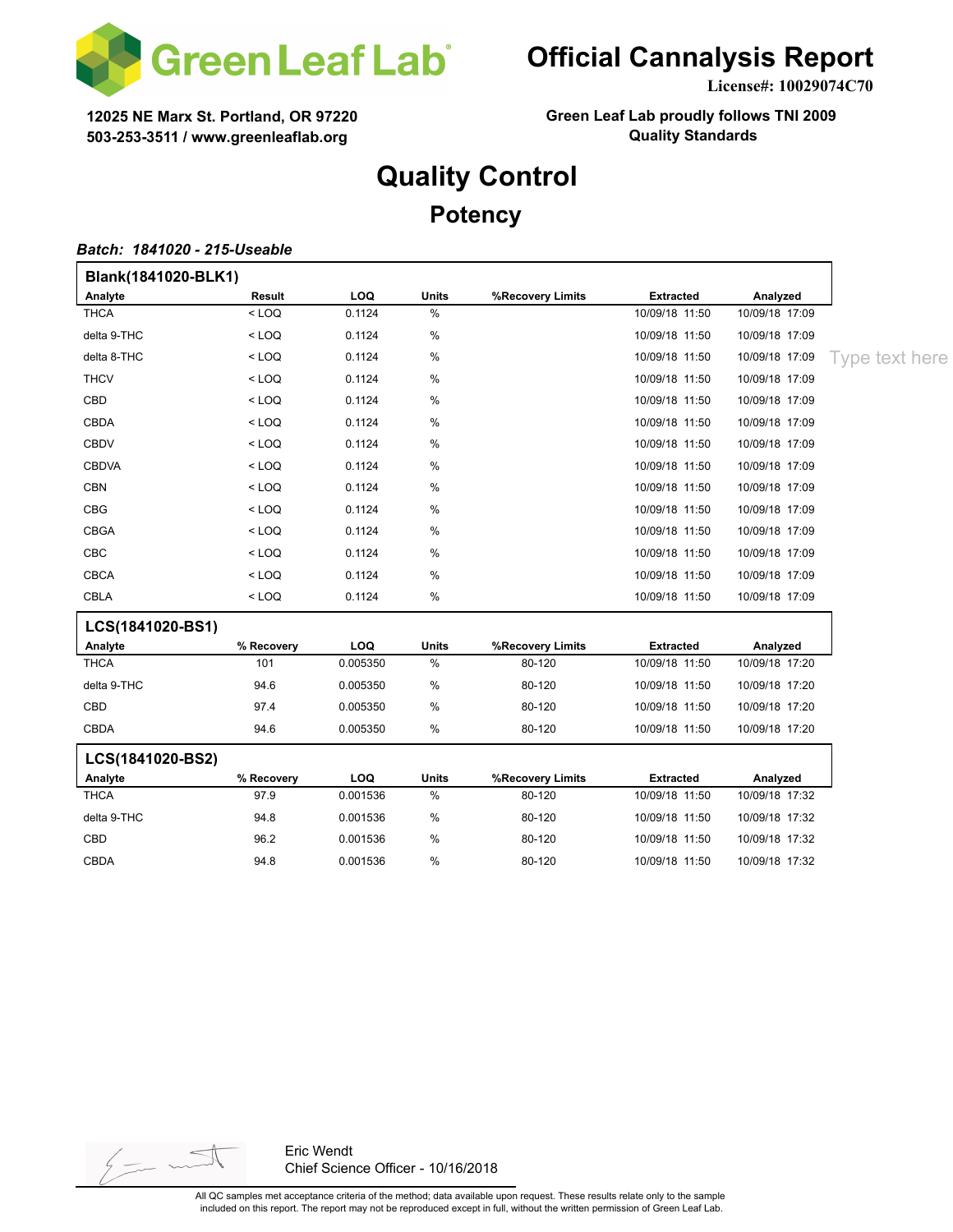

**License#: 10029074C70**

**12025 NE Marx St. Portland, OR 97220 503-253-3511 / www.greenleaflab.org**

**Green Leaf Lab proudly follows TNI 2009 Quality Standards**

# **Quality Control**

### **Pesticide Analysis**

#### *Batch: 1841031 - 203*

 $\frac{1}{2}$  -

| Blank(1841031-BLK1) |                                                                                                     |            |       |                  |                  |                |  |  |
|---------------------|-----------------------------------------------------------------------------------------------------|------------|-------|------------------|------------------|----------------|--|--|
| Analyte             | Result                                                                                              | <b>LOQ</b> | Units | %Recovery Limits | <b>Extracted</b> | Analyzed       |  |  |
| Abamectin           | <loq< td=""><td>0.04</td><td>ppm</td><td></td><td>10/10/18 10:37</td><td>10/10/18 15:47</td></loq<> | 0.04       | ppm   |                  | 10/10/18 10:37   | 10/10/18 15:47 |  |  |
| DDVP (Dichlorvos)   | < LOQ                                                                                               | 0.04       | ppm   |                  | 10/10/18 10:37   | 10/10/18 18:00 |  |  |
| Acephate            | < LOQ                                                                                               | 0.04       | ppm   |                  | 10/10/18 10:37   | 10/10/18 15:47 |  |  |
| Acequinocyl         | < LOQ                                                                                               | 0.04       | ppm   |                  | 10/10/18 10:37   | 10/10/18 15:47 |  |  |
| Acetamiprid         | < LOQ                                                                                               | 0.04       | ppm   |                  | 10/10/18 10:37   | 10/10/18 15:47 |  |  |
| Aldicarb            | < LOQ                                                                                               | 0.04       | ppm   |                  | 10/10/18 10:37   | 10/10/18 15:47 |  |  |
| Azoxystrobin        | < LOQ                                                                                               | 0.04       | ppm   |                  | 10/10/18 10:37   | 10/10/18 15:47 |  |  |
| <b>Bifenazate</b>   | < LOQ                                                                                               | 0.04       | ppm   |                  | 10/10/18 10:37   | 10/10/18 15:47 |  |  |
| <b>Bifenthrin</b>   | $<$ LOQ                                                                                             | 0.04       | ppm   |                  | 10/10/18 10:37   | 10/10/18 15:47 |  |  |
| <b>Boscalid</b>     | < LOQ                                                                                               | 0.04       | ppm   |                  | 10/10/18 10:37   | 10/10/18 18:00 |  |  |
| Carbaryl            | < LOQ                                                                                               | 0.04       | ppm   |                  | 10/10/18 10:37   | 10/10/18 15:47 |  |  |
| Carbofuran          | < LOQ                                                                                               | 0.04       | ppm   |                  | 10/10/18 10:37   | 10/10/18 15:47 |  |  |
| Chlorantraniliprole | < LOQ                                                                                               | 0.04       | ppm   |                  | 10/10/18 10:37   | 10/10/18 15:47 |  |  |
| Chlorfenapyr        | < LOQ                                                                                               | 0.04       | ppm   |                  | 10/10/18 10:37   | 10/10/18 18:00 |  |  |
| Chlorpyrifos        | $<$ LOQ                                                                                             | 0.04       | ppm   |                  | 10/10/18 10:37   | 10/10/18 18:00 |  |  |
| Clofentezine        | < LOQ                                                                                               | 0.04       | ppm   |                  | 10/10/18 10:37   | 10/10/18 15:47 |  |  |
| Cyfluthrin          | < LOQ                                                                                               | 0.04       | ppm   |                  | 10/10/18 10:37   | 10/10/18 18:00 |  |  |
| Cypermethrin        | < LOQ                                                                                               | 0.04       | ppm   |                  | 10/10/18 10:37   | 10/10/18 18:00 |  |  |
| Daminozide          | < LOQ                                                                                               | 0.04       | ppm   |                  | 10/10/18 10:37   | 10/10/18 15:47 |  |  |
| Diazinon            | < LOQ                                                                                               | 0.04       | ppm   |                  | 10/10/18 10:37   | 10/10/18 15:47 |  |  |
| Dimethoate          | < LOQ                                                                                               | 0.04       | ppm   |                  | 10/10/18 10:37   | 10/10/18 15:47 |  |  |
| Ethoprophos         | < LOQ                                                                                               | 0.04       | ppm   |                  | 10/10/18 10:37   | 10/10/18 15:47 |  |  |
| Etofenprox          | < LOQ                                                                                               | 0.04       | ppm   |                  | 10/10/18 10:37   | 10/10/18 15:47 |  |  |
| Etoxazole           | < LOQ                                                                                               | 0.04       | ppm   |                  | 10/10/18 10:37   | 10/10/18 15:47 |  |  |
| Fenoxycarb          | < LOQ                                                                                               | 0.04       | ppm   |                  | 10/10/18 10:37   | 10/10/18 15:47 |  |  |
| Fenpyroximate       | < LOQ                                                                                               | 0.04       | ppm   |                  | 10/10/18 10:37   | 10/10/18 15:47 |  |  |
| Fipronil            | < LOQ                                                                                               | 0.04       | ppm   |                  | 10/10/18 10:37   | 10/10/18 18:00 |  |  |
| Flonicamid          | < LOQ                                                                                               | 0.04       | ppm   |                  | 10/10/18 10:37   | 10/10/18 15:47 |  |  |
| Fludioxonil         | < LOQ                                                                                               | 0.04       | ppm   |                  | 10/10/18 10:37   | 10/10/18 18:00 |  |  |
| Hexythiazox         | < LOQ                                                                                               | 0.04       | ppm   |                  | 10/10/18 10:37   | 10/10/18 15:47 |  |  |
| Imazalil            | < LOQ                                                                                               | 0.04       | ppm   |                  | 10/10/18 10:37   | 10/10/18 15:47 |  |  |
| Imidacloprid        | < LOQ                                                                                               | 0.04       | ppm   |                  | 10/10/18 10:37   | 10/10/18 15:47 |  |  |
| Kresoxim-methyl     | $<$ LOQ                                                                                             | 0.04       | ppm   |                  | 10/10/18 10:37   | 10/10/18 18:00 |  |  |
| Malathion           | < LOQ                                                                                               | 0.04       | ppm   |                  | 10/10/18 10:37   | 10/10/18 18:00 |  |  |
| Metalaxyl           | < LOQ                                                                                               | 0.04       | ppm   |                  | 10/10/18 10:37   | 10/10/18 15:47 |  |  |
| Methiocarb          | < LOQ                                                                                               | 0.04       | ppm   |                  | 10/10/18 10:37   | 10/10/18 15:47 |  |  |
| Methomyl            | <loq< td=""><td>0.04</td><td>ppm</td><td></td><td>10/10/18 10:37</td><td>10/10/18 15:47</td></loq<> | 0.04       | ppm   |                  | 10/10/18 10:37   | 10/10/18 15:47 |  |  |
| Methyl parathion    | < LOQ                                                                                               | 0.04       | ppm   |                  | 10/10/18 10:37   | 10/10/18 18:00 |  |  |
|                     |                                                                                                     |            |       |                  |                  |                |  |  |

Eric Wendt Chief Science Officer - 10/16/2018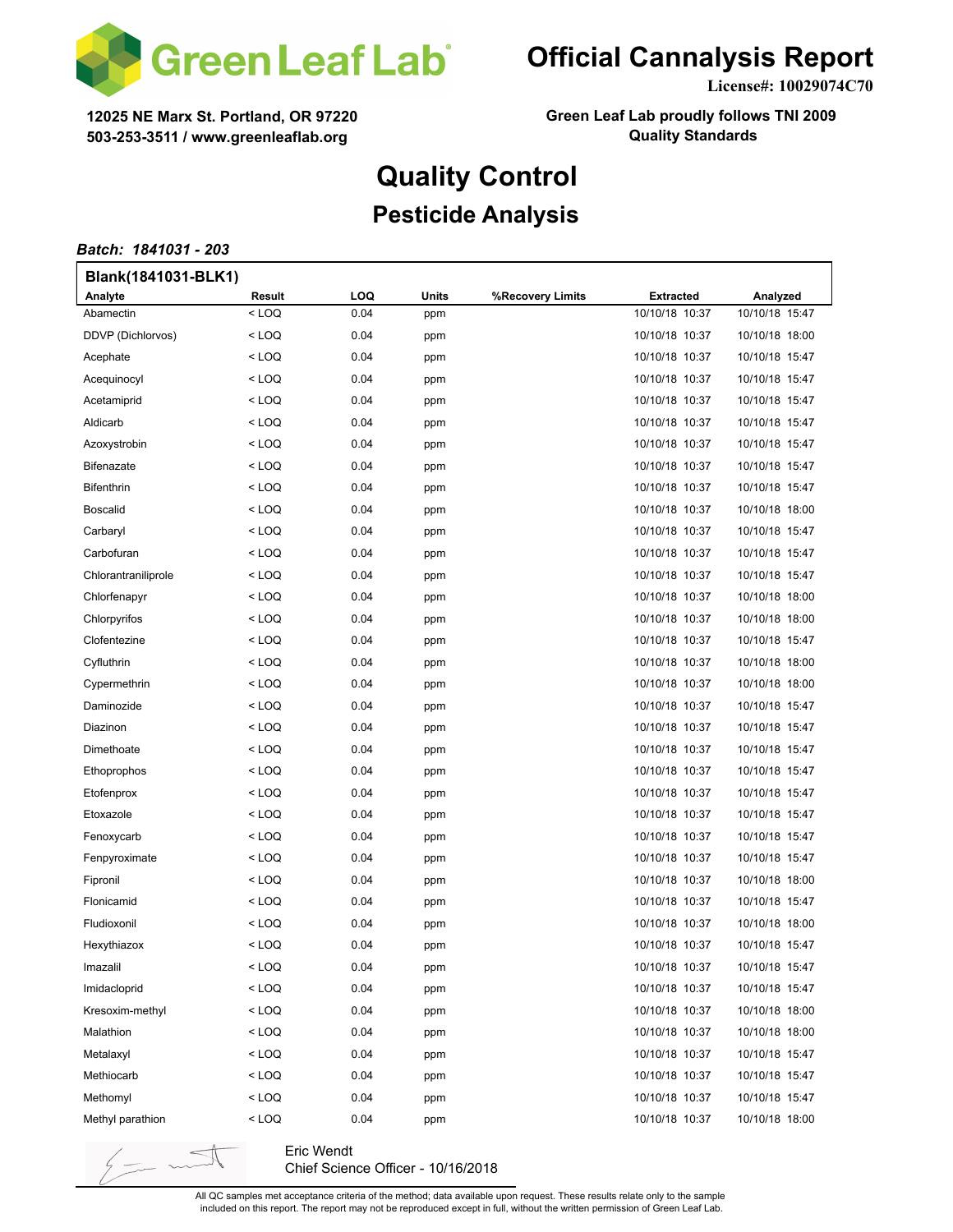

**License#: 10029074C70**

**12025 NE Marx St. Portland, OR 97220 503-253-3511 / www.greenleaflab.org**

**Green Leaf Lab proudly follows TNI 2009 Quality Standards**

# **Quality Control**

### **Pesticide Analysis (Continued)**

#### *Batch: 1841031 - 203 (Continued)*

 $\frac{1}{2}$  -  $\sim$ 

| Blank(1841031-BLK1) |            |      |       |                  |                  |                |  |  |
|---------------------|------------|------|-------|------------------|------------------|----------------|--|--|
| Analyte             | Result     | LOQ  | Units | %Recovery Limits | <b>Extracted</b> | Analyzed       |  |  |
| <b>MGK-264</b>      | $<$ LOQ    | 0.04 | ppm   |                  | 10/10/18 10:37   | 10/10/18 18:00 |  |  |
| Myclobutanil        | < LOQ      | 0.04 | ppm   |                  | 10/10/18 10:37   | 10/10/18 15:47 |  |  |
| Naled               | < LOQ      | 0.04 | ppm   |                  | 10/10/18 10:37   | 10/10/18 15:47 |  |  |
| Oxamyl              | < LOQ      | 0.04 | ppm   |                  | 10/10/18 10:37   | 10/10/18 15:47 |  |  |
| Paclobutrazol       | < LOQ      | 0.04 | ppm   |                  | 10/10/18 10:37   | 10/10/18 15:47 |  |  |
| Permethrins         | < LOQ      | 0.04 | ppm   |                  | 10/10/18 10:37   | 10/10/18 15:47 |  |  |
| Phosmet             | < LOQ      | 0.04 | ppm   |                  | 10/10/18 10:37   | 10/10/18 15:47 |  |  |
| Piperonyl butoxide  | < LOQ      | 0.1  | ppm   |                  | 10/10/18 10:37   | 10/10/18 15:47 |  |  |
| Prallethrin         | < LOQ      | 0.04 | ppm   |                  | 10/10/18 10:37   | 10/10/18 15:47 |  |  |
| Propiconazole       | < LOQ      | 0.04 | ppm   |                  | 10/10/18 10:37   | 10/10/18 18:00 |  |  |
| Propoxur            | < LOQ      | 0.04 | ppm   |                  | 10/10/18 10:37   | 10/10/18 15:47 |  |  |
| Pyrethrins          | < LOQ      | 0.1  | ppm   |                  | 10/10/18 10:37   | 10/10/18 15:47 |  |  |
| Pyridaben           | < LOQ      | 0.04 | ppm   |                  | 10/10/18 10:37   | 10/10/18 15:47 |  |  |
| Spinosad            | < LOQ      | 0.04 | ppm   |                  | 10/10/18 10:37   | 10/10/18 15:47 |  |  |
| Spiromesifen        | < LOQ      | 0.04 | ppm   |                  | 10/10/18 10:37   | 10/10/18 15:47 |  |  |
| Spirotetramat       | < LOQ      | 0.04 | ppm   |                  | 10/10/18 10:37   | 10/10/18 15:47 |  |  |
| Spiroxamine         | < LOQ      | 0.04 | ppm   |                  | 10/10/18 10:37   | 10/10/18 15:47 |  |  |
| Tebuconazole        | < LOQ      | 0.04 | ppm   |                  | 10/10/18 10:37   | 10/10/18 15:47 |  |  |
| Thiacloprid         | < LOQ      | 0.04 | ppm   |                  | 10/10/18 10:37   | 10/10/18 15:47 |  |  |
| Thiamethoxam        | < LOQ      | 0.04 | ppm   |                  | 10/10/18 10:37   | 10/10/18 15:47 |  |  |
| Trifloxystrobin     | < LOQ      | 0.04 | ppm   |                  | 10/10/18 10:37   | 10/10/18 15:47 |  |  |
| LCS(1841031-BS1)    |            |      |       |                  |                  |                |  |  |
| Analyte             | % Recovery | LOQ  | Units | %Recovery Limits | Extracted        | Analyzed       |  |  |
| Abamectin           | 75.0       | 0.04 | ppm   | $7 - 141$        | 10/10/18 10:37   | 10/10/18 16:08 |  |  |
| DDVP (Dichlorvos)   | 94.4       | 0.04 | ppm   | 70-130           | 10/10/18 10:37   | 10/10/18 18:22 |  |  |
| Acephate            | 83.9       | 0.04 | ppm   | 70-130           | 10/10/18 10:37   | 10/10/18 16:08 |  |  |
| Acequinocyl         | 66.5       | 0.04 | ppm   | $0 - 111$        | 10/10/18 10:37   | 10/10/18 16:08 |  |  |
| Acetamiprid         | 96.7       | 0.04 | ppm   | 70-130           | 10/10/18 10:37   | 10/10/18 16:08 |  |  |
| Aldicarb            | 91.7       | 0.04 | ppm   | 70-130           | 10/10/18 10:37   | 10/10/18 16:08 |  |  |
| Azoxystrobin        | 102        | 0.04 | ppm   | 70-130           | 10/10/18 10:37   | 10/10/18 16:08 |  |  |
| <b>Bifenazate</b>   | 110        | 0.04 | ppm   | 70-130           | 10/10/18 10:37   | 10/10/18 16:08 |  |  |
| <b>Bifenthrin</b>   | 128        | 0.04 | ppm   | 70-130           | 10/10/18 10:37   | 10/10/18 16:08 |  |  |
| <b>Boscalid</b>     | 99.3       | 0.04 | ppm   | 70-130           | 10/10/18 10:37   | 10/10/18 18:22 |  |  |
| Carbaryl            | 98.8       | 0.04 | ppm   | 70-130           | 10/10/18 10:37   | 10/10/18 16:08 |  |  |
| Carbofuran          | 100        | 0.04 | ppm   | 70-130           | 10/10/18 10:37   | 10/10/18 16:08 |  |  |
| Chlorantraniliprole | 154        | 0.04 | ppm   | 23-110           | 10/10/18 10:37   | 10/10/18 16:08 |  |  |
| Chlorfenapyr        | 87.5       | 0.04 | ppm   | 70-130           | 10/10/18 10:37   | 10/10/18 18:22 |  |  |
| Chlorpyrifos        | 84.5       | 0.04 | ppm   | 70-130           | 10/10/18 10:37   | 10/10/18 18:22 |  |  |

Eric Wendt Chief Science Officer - 10/16/2018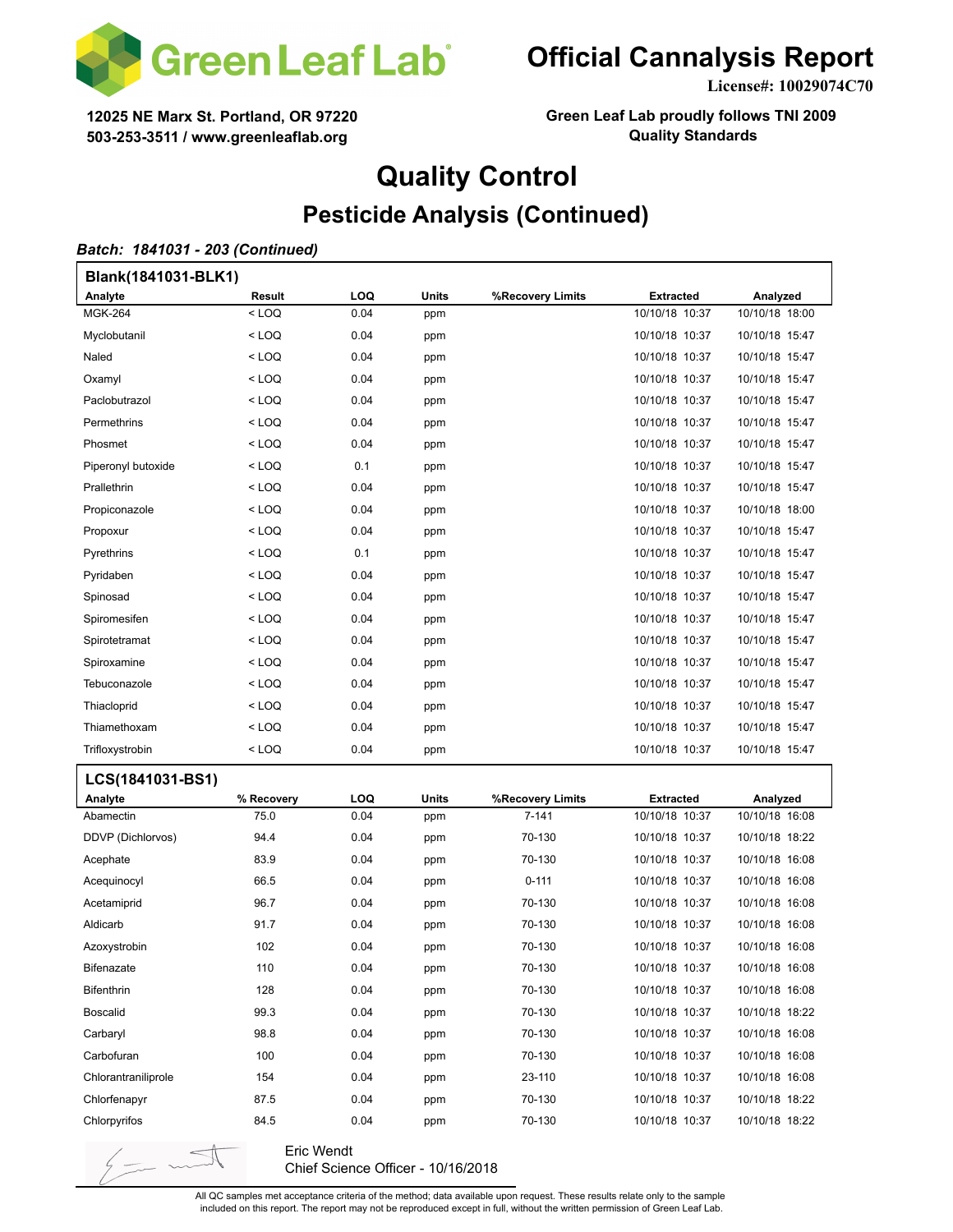

**License#: 10029074C70**

**12025 NE Marx St. Portland, OR 97220 503-253-3511 / www.greenleaflab.org**

**Green Leaf Lab proudly follows TNI 2009 Quality Standards**

# **Quality Control**

## **Pesticide Analysis (Continued)**

#### *Batch: 1841031 - 203 (Continued)*

| LCS(1841031-BS1)   |            |      |       |                  |                  |                |  |  |
|--------------------|------------|------|-------|------------------|------------------|----------------|--|--|
| Analyte            | % Recovery | LOQ  | Units | %Recovery Limits | <b>Extracted</b> | Analyzed       |  |  |
| Clofentezine       | 94.5       | 0.04 | ppm   | 35-118           | 10/10/18 10:37   | 10/10/18 16:08 |  |  |
| Cyfluthrin         | 79.5       | 0.04 | ppm   | 70-130           | 10/10/18 10:37   | 10/10/18 18:22 |  |  |
| Cypermethrin       | 85.4       | 0.04 | ppm   | 70-130           | 10/10/18 10:37   | 10/10/18 18:22 |  |  |
| Daminozide         | 3.99       | 0.04 | ppm   | $0 - 100$        | 10/10/18 10:37   | 10/10/18 16:08 |  |  |
| Diazinon           | 123        | 0.04 | ppm   | 70-130           | 10/10/18 10:37   | 10/10/18 16:08 |  |  |
| Dimethoate         | 96.5       | 0.04 | ppm   | 70-130           | 10/10/18 10:37   | 10/10/18 16:08 |  |  |
| Ethoprophos        | 105        | 0.04 | ppm   | 70-130           | 10/10/18 10:37   | 10/10/18 16:08 |  |  |
| Etofenprox         | 104        | 0.04 | ppm   | 70-130           | 10/10/18 10:37   | 10/10/18 16:08 |  |  |
| Etoxazole          | 97.0       | 0.04 | ppm   | 70-130           | 10/10/18 10:37   | 10/10/18 16:08 |  |  |
| Fenoxycarb         | 97.5       | 0.04 | ppm   | 70-130           | 10/10/18 10:37   | 10/10/18 16:08 |  |  |
| Fenpyroximate      | 91.2       | 0.04 | ppm   | 60-120           | 10/10/18 10:37   | 10/10/18 16:08 |  |  |
| Fipronil           | 86.0       | 0.04 | ppm   | 70-130           | 10/10/18 10:37   | 10/10/18 18:22 |  |  |
| Flonicamid         | 95.2       | 0.04 | ppm   | 70-130           | 10/10/18 10:37   | 10/10/18 16:08 |  |  |
| Fludioxonil        | 79.7       | 0.04 | ppm   | 70-130           | 10/10/18 10:37   | 10/10/18 18:22 |  |  |
| Hexythiazox        | 106        | 0.04 | ppm   | 70-130           | 10/10/18 10:37   | 10/10/18 16:08 |  |  |
| Imazalil           | 68.2       | 0.04 | ppm   | 31-103           | 10/10/18 10:37   | 10/10/18 16:08 |  |  |
| Imidacloprid       | 99.6       | 0.04 | ppm   | 70-130           | 10/10/18 10:37   | 10/10/18 16:08 |  |  |
| Kresoxim-methyl    | 86.8       | 0.04 | ppm   | 70-130           | 10/10/18 10:37   | 10/10/18 18:22 |  |  |
| Malathion          | 90.3       | 0.04 | ppm   | 70-130           | 10/10/18 10:37   | 10/10/18 18:22 |  |  |
| Metalaxyl          | 103        | 0.04 | ppm   | 70-130           | 10/10/18 10:37   | 10/10/18 16:08 |  |  |
| Methiocarb         | 120        | 0.04 | ppm   | 70-130           | 10/10/18 10:37   | 10/10/18 16:08 |  |  |
| Methomyl           | 88.1       | 0.04 | ppm   | 70-130           | 10/10/18 10:37   | 10/10/18 16:08 |  |  |
| Methyl parathion   | 80.1       | 0.04 | ppm   | 70-130           | 10/10/18 10:37   | 10/10/18 18:22 |  |  |
| <b>MGK-264</b>     | 84.2       | 0.04 | ppm   | 70-130           | 10/10/18 10:37   | 10/10/18 18:22 |  |  |
| Myclobutanil       | 102        | 0.04 | ppm   | 70-130           | 10/10/18 10:37   | 10/10/18 16:08 |  |  |
| Naled              | 86.7       | 0.04 | ppm   | $0 - 103$        | 10/10/18 10:37   | 10/10/18 16:08 |  |  |
| Oxamyl             | 93.1       | 0.04 | ppm   | 70-130           | 10/10/18 10:37   | 10/10/18 16:08 |  |  |
| Paclobutrazol      | 97.7       | 0.04 | ppm   | 70-130           | 10/10/18 10:37   | 10/10/18 16:08 |  |  |
| Permethrins        | 94.8       | 0.04 | ppm   | 70-130           | 10/10/18 10:37   | 10/10/18 16:08 |  |  |
| Phosmet            | 95.6       | 0.04 | ppm   | 70-130           | 10/10/18 10:37   | 10/10/18 16:08 |  |  |
| Piperonyl butoxide | 303        | 0.1  | ppm   | 70-130           | 10/10/18 10:37   | 10/10/18 16:08 |  |  |
| Prallethrin        | 117        | 0.04 | ppm   | 70-130           | 10/10/18 10:37   | 10/10/18 16:08 |  |  |
| Propiconazole      | 87.7       | 0.04 | ppm   | 70-130           | 10/10/18 10:37   | 10/10/18 18:22 |  |  |
| Propoxur           | 103        | 0.04 | ppm   | 70-130           | 10/10/18 10:37   | 10/10/18 16:08 |  |  |
| Pyrethrins         | 78.3       | 0.1  | ppm   | 70-130           | 10/10/18 10:37   | 10/10/18 16:08 |  |  |
| Pyridaben          | 88.7       | 0.04 | ppm   | 60-120           | 10/10/18 10:37   | 10/10/18 16:08 |  |  |
| Spinosad           | 61.7       | 0.04 | ppm   | 24-91            | 10/10/18 10:37   | 10/10/18 16:08 |  |  |
| Spiromesifen       | 104        | 0.04 | ppm   | 70-130           | 10/10/18 10:37   | 10/10/18 16:08 |  |  |
|                    |            |      |       |                  |                  |                |  |  |

Eric Wendt Chief Science Officer - 10/16/2018

 $\sqrt{2\pi}$